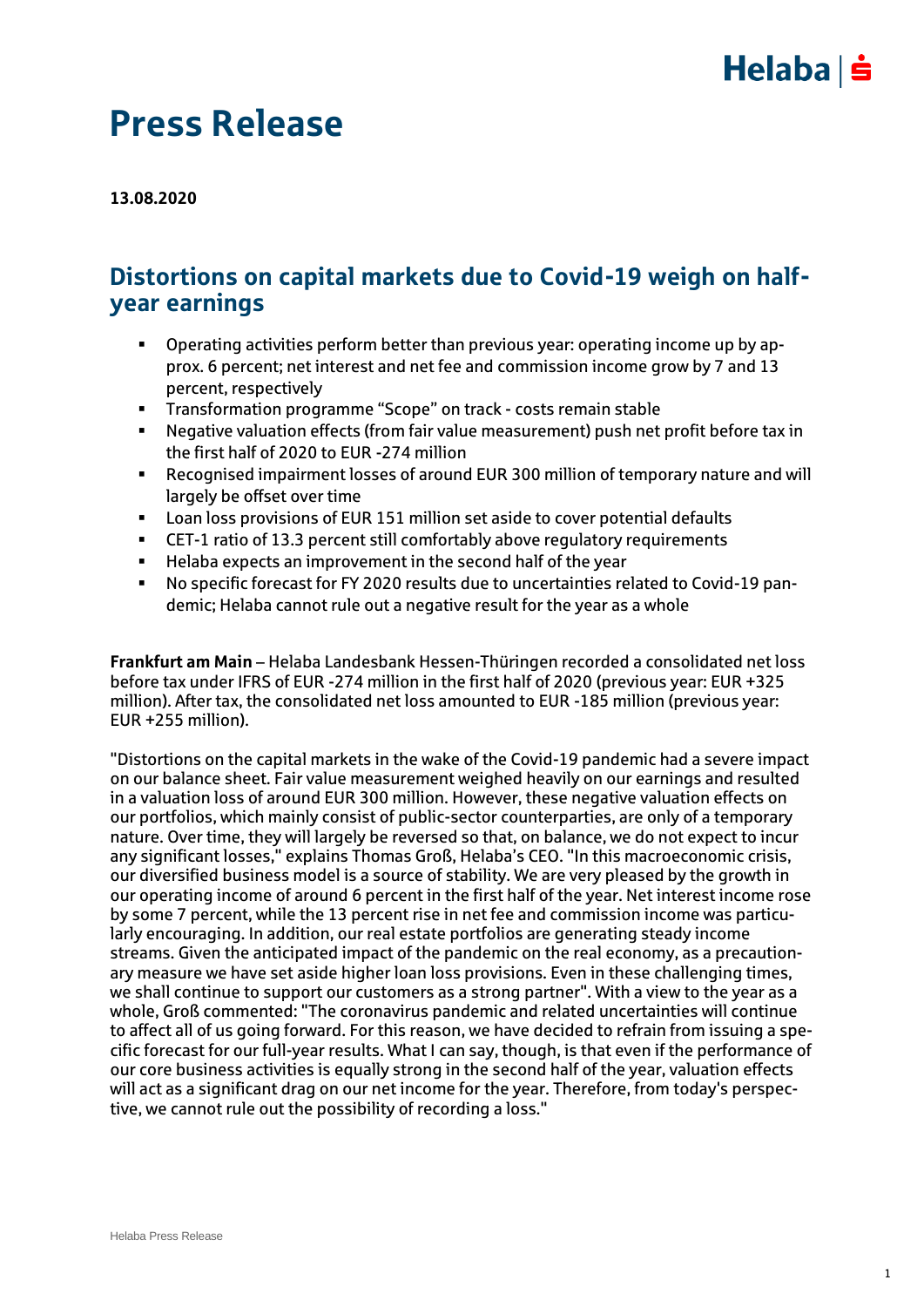# $Helaba| \dot{=}$

## Press Release

### **The figures for the first half of 2020 at a glance**

**Net interest income** increased sharply by EUR 41 million to EUR 598 million (previous year: EUR 557 million), which is mainly attributable to larger portfolios. Due to Covid-19 and in line with Helaba's conservative risk policy, **provisions for losses on loans and advances** were raised by EUR 117 million to EUR -151 million (previous year: EUR -34 million). Overall, the quality of Helaba's portfolios remains high. **Net fee and commission income** rose by EUR 25 million to EUR 211 million (previous year: EUR 186 million). This growth is primarily a result of higher fee income from payment transactions, from Frankfurter Sparkasse's securities and custody business, from the asset management activities of Frankfurter Bankgesellschaft and Helaba Invest as well as from Helaba's lending and guarantee business.

**Income from rented properties** mainly generated by GWH, which is reported separately for the first time (previously reported under other income), represents a stable and reliable earnings component. In the period under review it amounted to EUR 105 million (previous year: EUR 118 million). The slight decline is mainly due to lower earnings as a result of changes to property holdings.

**Operating earnings**, which comprise net interest income, net fee and commission income and income from rented properties, increased to EUR 914 million (previous year: EUR 861 million) and reflect the good development of the Group's operating activities.

**Net income from fair value measurement**, which comprises net trading income and net income from hedge accounting and other financial instruments measured at fair value, was strongly affected by the significant increase in volatility on the financial markets. Mark-tomarket valuation resulted in a fair value loss of EUR -303 million (previous year: EUR +78 million). These temporary valuation effects are largely attributable to higher credit risk premiums on portfolios with good to investment grade credit quality, especially for long-dated public sector issues.

**Other net income** decreased by EUR 153 million to EUR 42 million (previous year: EUR 195 million). This is largely due to the absence of a special effect arising from the first-time consolidation of KOFIBA in the previous financial year which contributed to higher earnings.

At EUR 778 million, **general and administrative expenses** remained unchanged from the previous year (EUR 778 million) despite significantly higher allocations to the institutional protection schemes and the increased bank levy. This trend also reflects the implementation of the Scope transformation programme as planned.

In the first half of 2020, the Helaba Group's **balance sheet total** rose by EUR 20.7 billion to EUR 227.7 billion (31 December 2019: EUR 207.0 billion). This rise was chiefly a result of enhanced measures to secure liquidity in the wake of the Covid-19 pandemic and increased fair values of derivatives. The **business volume** increased by EUR 20.4 billion to EUR 266.1 billion (31 December 2019: EUR 245.7 billion). At EUR 9.5 billion, the volume of **new medium and long-term business** - excluding WIBank's competitively neutral promotional business - remained practically unchanged from the same period last year (EUR 9.6 billion).

The **CET1 ratio** amounted to 13.3 percent as of 30 June 2020 (previous year: 14.2 percent). **Return on equity (before tax)** was -6.3 percent (previous year: +7.7 percent) and the **cost/income ratio** was 118.7 percent (previous year: 68.4 percent).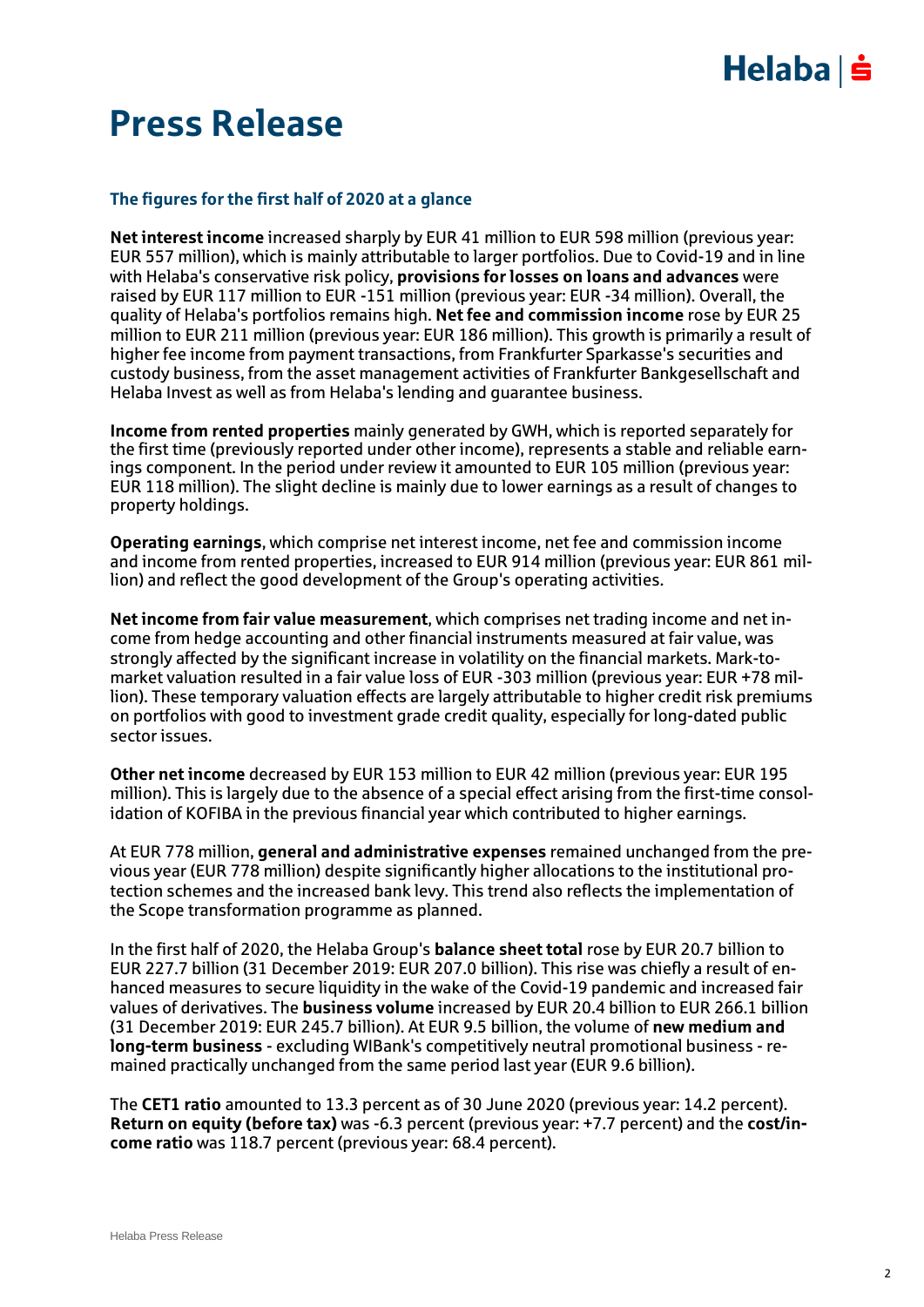## $Helaba| \dot{=}$

### Press Release

### **Segment report at a glance**

The **Real Estate** segment focuses on larger-scale commercial portfolio and project financing for real estate. Pre-tax earnings in this segment amounted to EUR 118 million (previous year: EUR 131 million) and were thus marginally lower than last year. Thanks to a rise in the business volume, net interest income - as the main earnings component - reached EUR 192 million, thereby exceeding the same period last year (previous year: EUR 190 million). Risk provisioning costs amounted to EUR -2 million (previous year: EUR +12 million). The volume of new medium and long-term business decreased to EUR 3.3 billion (previous year: EUR 4.0 billion), which was offset by a lower level of unscheduled repayments.

The **Corporates & Markets** segment comprises products for the Group's corporate, institutional, public sector and municipal corporation client groups in addition to the custodian business. Pre-tax earnings in this segment came to EUR -256 million (previous year: EUR -49 million), with the main negative impact stemming from the fair value result. These temporary valuation effects are largely attributable to higher credit risk premiums on portfolios with good to investment grade credit quality, especially for long-dated public sector issues. In contrast, net interest income and net fee and commission income both recorded encouraging growth. At EUR 101 million, provisions for losses on loans and advances were significantly higher than the same period last year (previous year: EUR 47 million). New business increased by EUR 0.5 billion to EUR 5.3 billion (previous year: EUR 4.8 billion).

Since March, Helaba has been supporting the Sparkassen-Finanzgruppe in the German states of Hesse and Thuringia in implementing new KfW lending programmes as a pass-through institution. By the end of June, around 1,860 applications for KfW's coronavirus aid programmes with a total volume of EUR 589 million had been processed.

The **Retail & Asset Management** segment includes Retail Banking, Private Banking and Asset Management via the subsidiaries of Frankfurter Sparkasse, Frankfurter Bankgesellschaft and Helaba Invest in addition to Landesbausparkasse Hessen-Thüringen and GWH. This segment's pre-tax earnings of EUR 65 million, most of which were contributed by GWH, were lower than the previous year's figure of EUR 118 million. The positive development in net interest and net fee and commission income was overshadowed by the fair value result in this segment as well. Risk provisioning was increased to EUR -14 million (previous year: EUR -1 million).

**WIBank** is the vehicle through which Helaba fulfils a public development remit on behalf of the State of Hesse. Its funding programmes are aimed at agricultural enterprises, private individuals and housing associations as well as local authorities and companies. At EUR 15 million, WIBank generated a pre-tax profit of EUR 15 million, which was slightly the same period last year (EUR 13 million). Net interest income rose by EUR 3 million to EUR 32 million due to an expansion in business activities. At EUR 21 million, net fee and commission was marginally higher than in H1 2019 (EUR 19 million). WIBank is supporting the Hessian economy with targeted aid programmes during the Covid-19 pandemic on behalf of the State of Hesse. By the end of June, funding commitments of € 161.2 million for around 5,000 businesses in Hesse had been approved.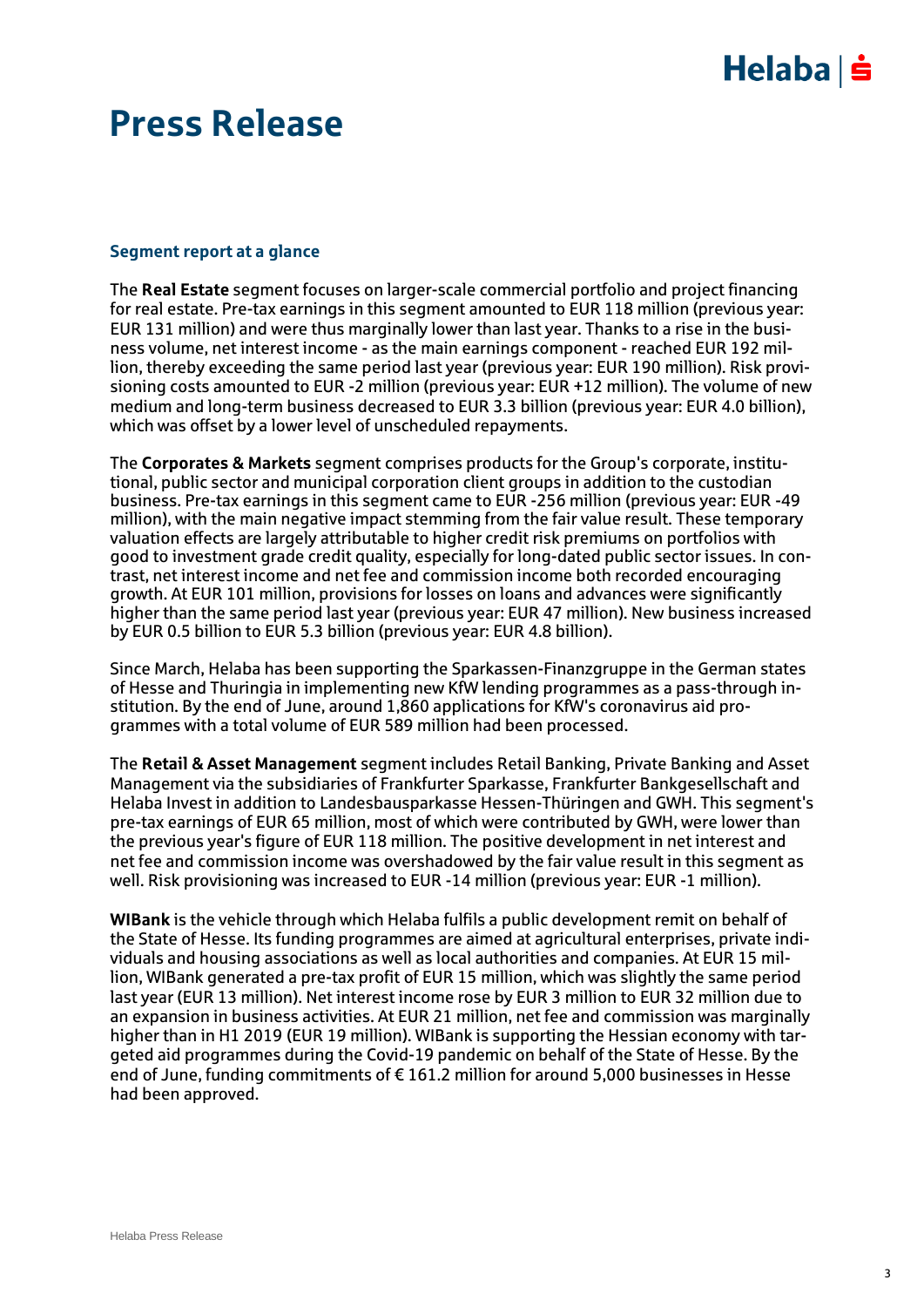# Press Release

### **Income Statement of Helaba Group under IFRS as of 30 June 2020**

|                                                                                                                        | $01.01 -$<br>30.06.2020 | $01.01 -$<br>30.06.2019 | Change            |                   |
|------------------------------------------------------------------------------------------------------------------------|-------------------------|-------------------------|-------------------|-------------------|
|                                                                                                                        | In EUR (millions)       | In EUR (millions)       | In EUR (millions) | $\ln \frac{9}{6}$ |
| Net interest income                                                                                                    | 598                     | 557                     | 41                | 7.4               |
| Provisions for losses on loans and ad-<br>vances                                                                       | $-151$                  | $-34$                   | $-117$            | $> -100$          |
| Net interest income after provisions<br>for losses on loans and advances                                               | 447                     | 523                     | $-76$             | $-14.5$           |
| Net fee and commission income                                                                                          | 211                     | 186                     | 25                | 13.4              |
| Net income from investment property                                                                                    | 105                     | 118                     | $-13$             | $-11.0$           |
| Gains or losses on non-trading deriva-<br>tives and financial instruments to<br>which the fair value option is applied | $-303$                  | 78                      | $-381$            | n/a               |
| Share of profit or loss of equity-ac-<br>counted entities                                                              | $\overline{2}$          | 3                       | $-1$              | $-33.3$           |
| Other net operating income                                                                                             | 42                      | 195                     | $-153$            | $-78.5$           |
| General and administration expenses<br>(incl. scheduled depreciation and<br>amortisation)                              | $-778$                  | $-778$                  | 0                 | 0.0               |
| Consolidated net profit before tax                                                                                     | $-274$                  | 325                     | $-599$            | n/a               |

|                     | 30.06.2020        | 31.12.2019        | Change            |
|---------------------|-------------------|-------------------|-------------------|
|                     | In EUR (billions) | In EUR (billions) | In EUR (billions) |
| Balance sheet total | 227.7             | 207.0             | 20.7              |
| Business volume     | 266.1             | 245.7             | 20.4              |

### Key indicators

|                               | $01.01 -$<br>30.06.2020 | $01.01 -$<br>30.06.2019 |  |
|-------------------------------|-------------------------|-------------------------|--|
|                               | $\ln \frac{9}{6}$       | $\ln \frac{9}{6}$       |  |
| Cost/income ratio             | 118.7                   | 68.4                    |  |
| Return on equity (before tax) | $-6.3$                  | 77                      |  |

|                                    | 30.06.2020        | 31.12.2019        |
|------------------------------------|-------------------|-------------------|
|                                    | $\ln \frac{9}{6}$ | $\ln \frac{9}{6}$ |
| CET1 ratio "fully loaded"          | 13.3              | 14.2              |
| Total capital ratio "fully loaded" | 17.7              | 19.0              |
| Leverage ratio "fully loaded"      | 3.8               | 4.3               |